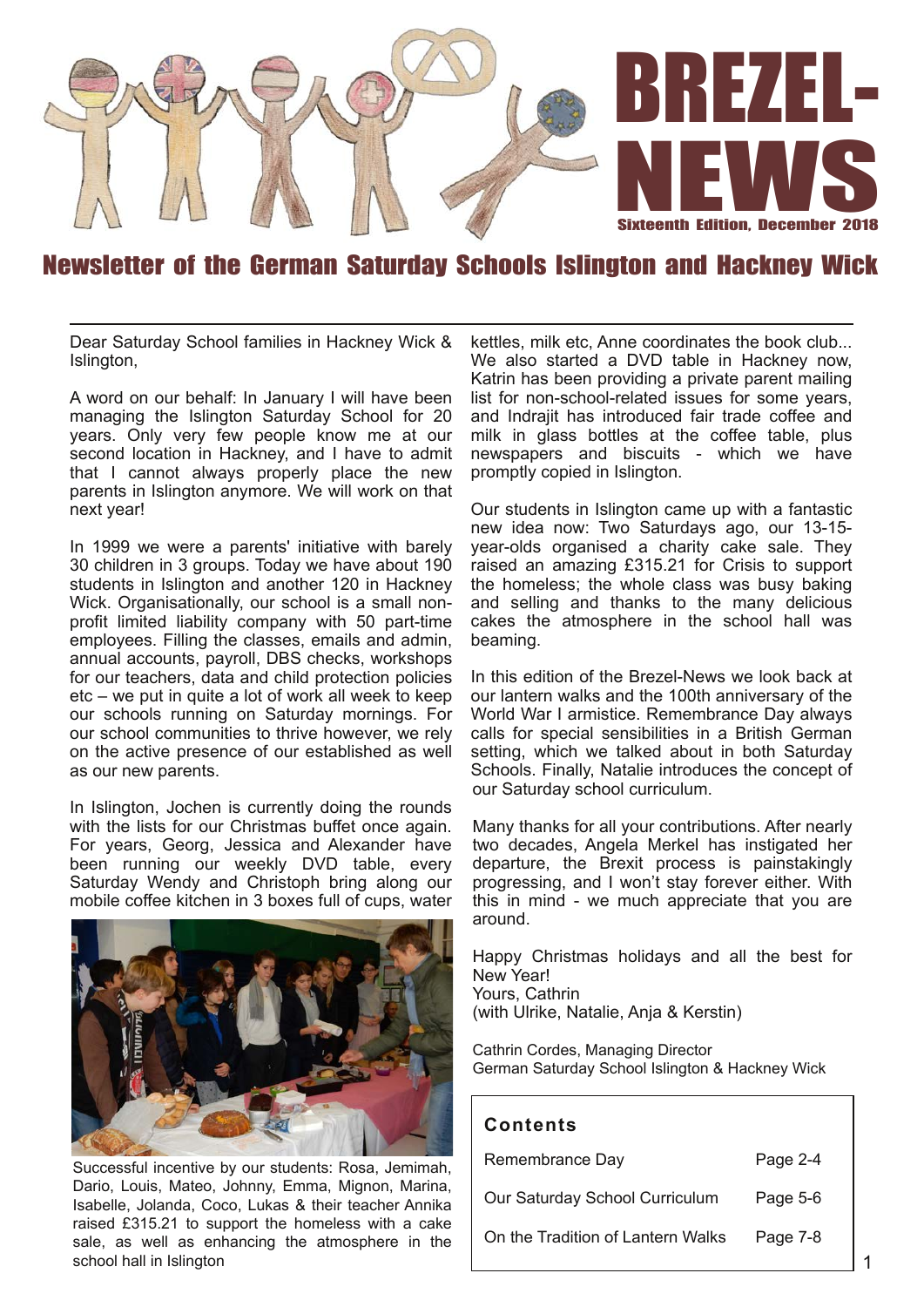## **Remembrance Day Saturday School refelections**

The First World War ended 100 years ago. Many of us live in British German families here in London and we want to teach our children the language and values of both cultures while our ancestors fought bitterly against one another before the weapons fell silent at 11 am on 11 November 1918.

Since then, Armistice Day has been a national day of remembrance in Britain. Throughout public life, two minutes of silence are observed at 11 am and solemn memorial events take place up and down the country. On Remembrance Sunday the contribution of British and Commonwealth soldiers and civilians who served in the two world wars as well as later conflicts is commemorated in an official ceremony at the Cenotaph in Westminster. On the occasion of the 100th anniversary, German President Frank-Walter Steinmeier was the first German head of state to be invited to take part in the ceremony.

How did our Saturday school community experience this anniversary? What thoughts did the celebrations trigger? How do Saturday School parents feel about the Poppy Appeal? On the Saturday following the remembrance weekend, we discussed the topic in our two schools.



The poppy installation at the Tower of London marked the 100th anniversary of the beginning of World War I in 2014

A German mother describes her feelings: "When I first came to London, this was a completely new approach for me. I think it's great that the British deliberately pause and remember the end of the First World War. The red poppy fascinates me, too. For me, the colour red symbolises the pointless bloodshed on the battlefields of the First World War. And I take the fact that the flowers are sprouting on the battlefields and between the graves in Flanders Fields as a beacon of hope and reconciliation. The poppy installation at the Tower also impressed me a lot. However, I am surprised at the great importance of the First World War here, and the military ceremonial seems quite

strange to me."

Because of the 100th anniversary, this year the of the First World War was commemorated in Germany with many events. However, in other years, the anniversary does not get a lot of attention. Instead, 9 November is a more noteworthy and commemorated day in the German calendar: 100 years ago, on 9 November 1918, the German Emperor abdicated in the wake of the World War I defeat and the first German Republic was proclaimed. Just 20 years later, on 9 November 1938, synagogues were set on fire throughout Germany during Reichsprogromnacht (formerly known as "Reichskristallnacht" or "Night of Broken Glasses"). And finally, the Berlin Wall fell on 9 November 1989. 11 November, however, is more commonly noted in Germany as St. Martin's Day. Since the 19th century, various traditions have developed in this respect, one of which is the lantern walk as well as the beginning of the carnival season on 11/11 at 11:11. In Germany, this is followed by a Remembrance Sunday at the end of November, when all victims of violence and oppression are honoured. Originally, it was introduced as a memorial day for the fallen German soldiers of the First World War, but the horrors of World War I have been overlaid by those of World War II and the Nazi atrocities.

Back to Saturday School. Another mother also thinks it is adequate that we remember the wars and do not take peace for granted either. "The ceremony is very special. The British have quite a different relationship to the past than we do." Every year she buys a poppy badge and this time she watched the commemoration ceremony at the Cenotaph on television. She considered it to be a very powerful message that the German President was invited this year: "I found that very touching, especially as Steinmeier was the second person to lay down his wreath, right after Prince Charles. He also read something in Westminster Abbey afterwards, and in German!" Another mother agrees: "It was a historic moment. Steinmeier wore a poppy pin and took a very prominent position in the ceremony. I don't think that the German newspapers reported much about it."

Various Saturday School members participated in memorial events. One mother explains that due to his interest in becoming a pilot her son has joined the Royal Air Force cadets about a year ago, and this year he participated in the Remembrance Day parade for the first time. His German passport does not seem to bother anybody. For her, Remembrance Day is not limited to just one nationality, and sometimes she also wears a poppy. For her it is vital that the many victims of war on all sides are being remembered, and she hopes that this might remind people to be more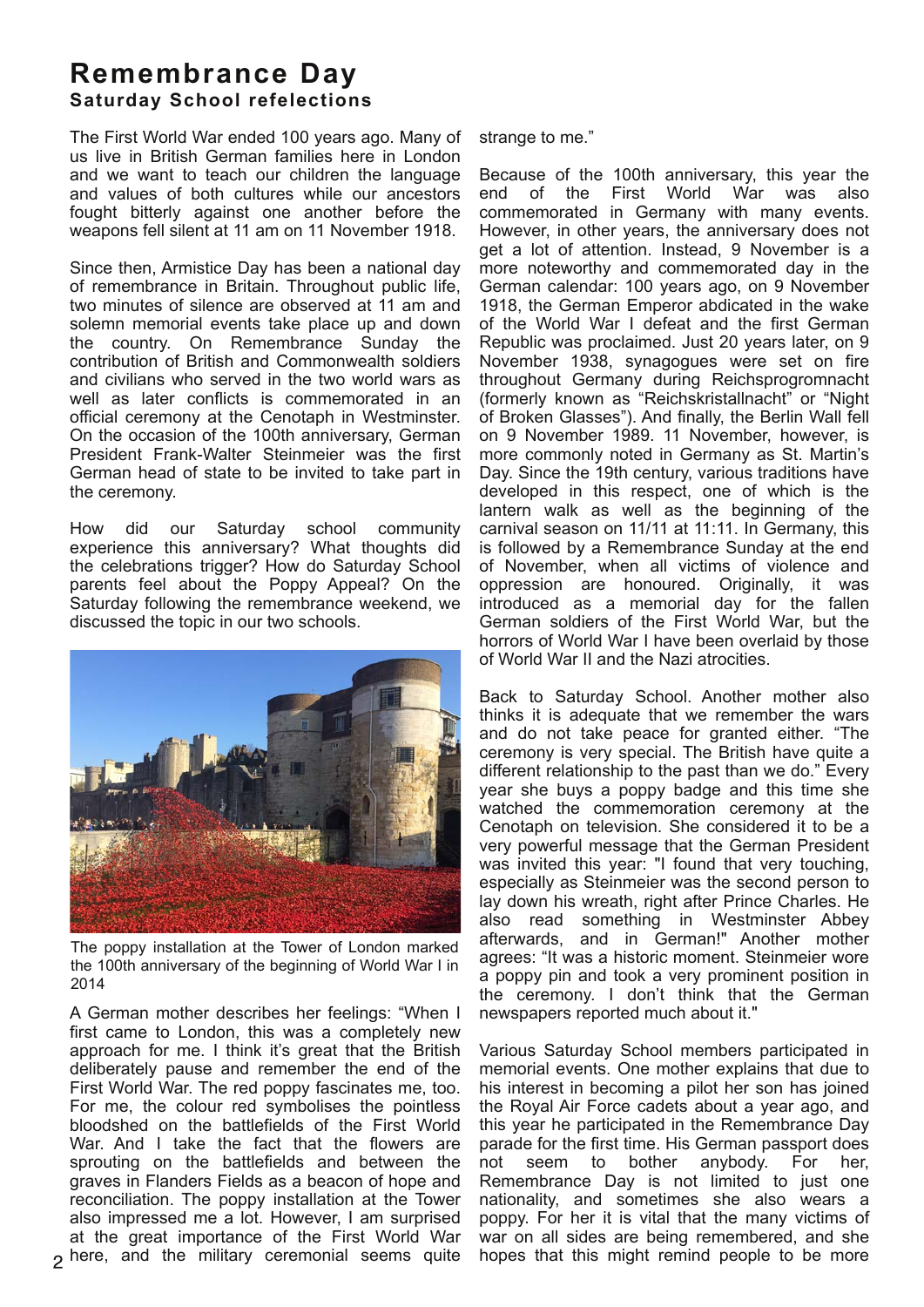careful not to glorify wars and victories.

Another mother regards British remembrance culture and the poppies in a positive way, but says she wouldn't wear a poppy pin herself. "It's a British tradition and I did not grow up with it". A German-speaking father does not wear the flower, as for him it represents an endorsement of today's military. Associations with Afghanistan or Iraq are difficult to reconcile with his personal position. Another father takes a



Remembrance Day memorial event in Abney Park Cemetary in Stoke Newington

similar view: "I feel that the poppy culture somehow glamourises war, but in my opinion the emphasis should be on the tragedy and annihilation. On all sides, 17-year-olds were just cannon fodder. I do miss a more universal anti-war message." Others complain that wearing the poppy symbol has become virtually mandatory for people in public space, politics, television, or on the football pitch: "It should remain a personal choice, there should not be any pressure to wear the poppy."

A father in Islington wears a white poppy flower every year. This more rarely seen symbol commemorates all war victims and also represents a commitment to peace. The pacifist poppy is becoming more and more popular among the population, but is rarely seen on television and in politics. "The red poppy flower is a nationalistmilitaristic symbol for me. There are, of course, people who see it differently, but the British Legion sells the red poppies and uses the proceeds for the benefit of members of the British military. It is about



Islington father with white poppy

the British victims, while a total of 20 million people soldiers and civilians lost their lives in the First World War." He wishes that all victims of war should be<br>remembered. "The remembered. white poppy, however, is sometimes perceived as an<br>affront or even a affront or provocation."

A number of Saturday School affiliates met at a special memorial event in Abney Park Cemetery in Stoke Newington. Red and

white poppies were worn and adorned the venue, and victims of the historic as well as more recent wars were commemorated with music and readings. A mother reported that her older daughter wanted to wear a white poppy at a school event, while the younger one preferred not to attract attention and opted for the traditional red poppy.

For the non-British, schools often serve as mediation channels. A father who grew up in East Germany has revised his original opinion about the badges. "I found Poppy Day irritating at first because I do not like the idea of wearing such a symbol. It reminded me of the GDR, the party badges, and everyone being forced into line." When his children were selling poppies at school, he observed that this also promoted a sense of community: "You see the children standing there and selling poppies, and they are proud. I would not wear the badge myself. That's a British concern. But it is an important tradition for the British and part of their cultural heritage. You do not have to get involved, it is a sensitive subject", he warns.

At the Islington Saturday School, the 5-6-year olds' class talked about the subject. The teacher was surprised how many of the young children knew what the memorial service meant. "The only thing they did not know was that the German word for poppy is Mohnblume", said the teacher. "That was a pretty bad time," commented one of the boys. Parents also discussed how children are introduced to Remembrance Day at school. "It is easy for the children to perceive that the good guys defeated the bad ones", one parent contemplates. "But of course, it is far more complex. My own great-grandfather fought as a teenager on the German side and was killed while his cousin fought on the English side. Was the German teenager really the bad guy?"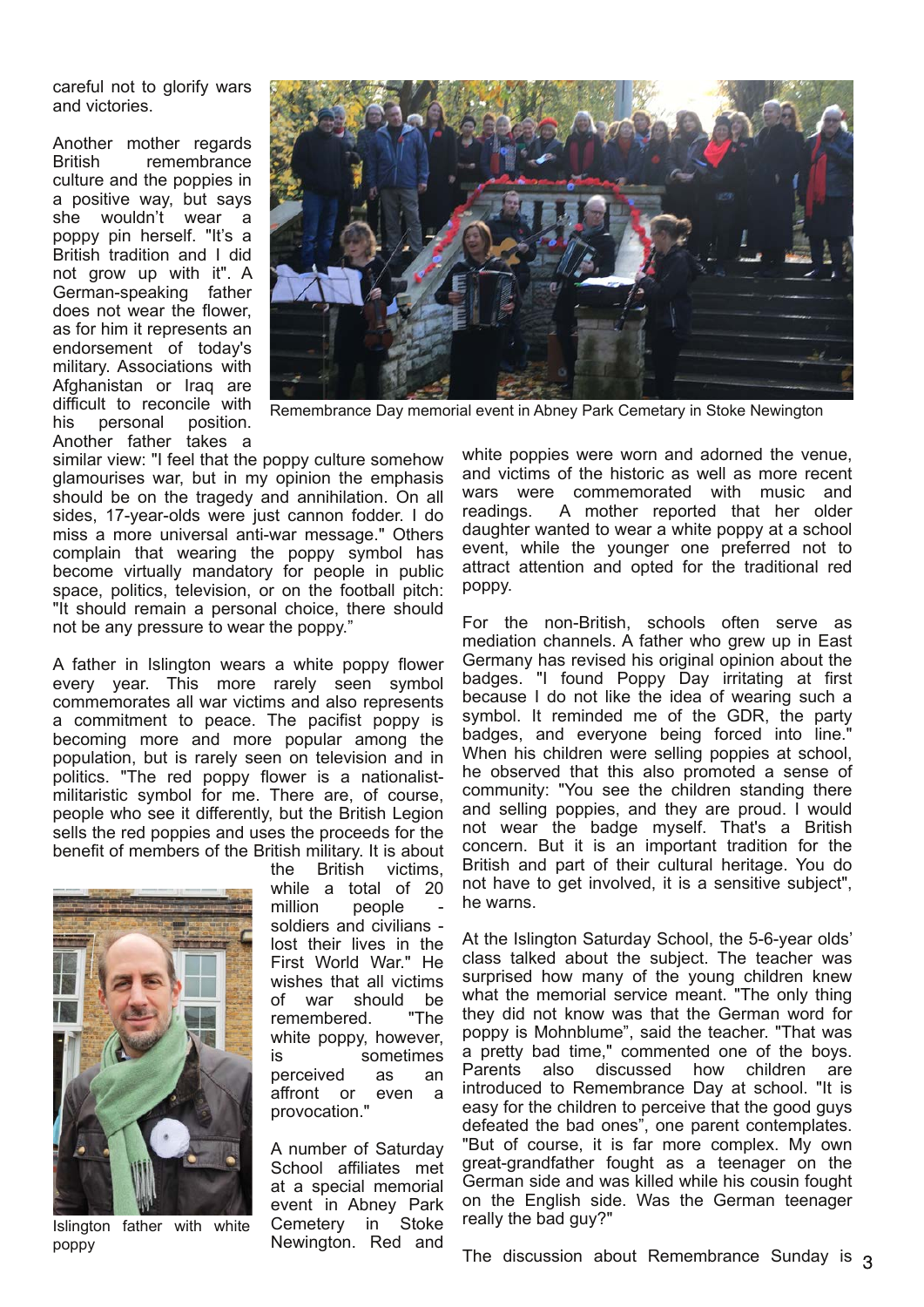

A Saturday School class in Islington with poppies

picked up by the two adult courses in Islington. Commemoration of all war dead is again important to British participants, and they, too, find the association of the poppy symbol with the Royal British Legion and today's military problematic. It goes without saying that their children participate in the Poppy Appeal at school. They do not think that their children are assailed because of their German descent. "London is just too international for that. This might be different beyond the M25, but there are so many nationalities in every classroom here." With regard to the military, the adult group is addressing fundamental differences between Germany and Great Britain: "Here you have a proud military that is quite present in everyday life. Many victories are also taught at school: the two World Wars, Waterloo, the Spanish Armada." A father asks the Germans in the room: "In Germany, are you not proud of your victories? For example, of Bismarck's victory over the French?" No, the political map of Germany has changed so much since Bismarck's era. It is almost as if those were different armies, not our own.

Is it possible to feel military pride as a German? The question seems to shed light on one of the major differences between German and British remembrance culture. What is unspoken in the room, is how as a German you can feel any pride in your country's history after the Holocaust. This notion is confirmed by a mother of Polish descent who grew up in Germany. "As a teenager on a visit to Portugal I suddenly realised that people there showed national pride. This was something new to me. In my opinion, education in Germany very much emphasises the guilt."

In one of our teenage classes in Islington, the discussion develops in a similar direction. Everyone agrees that war should not be glorified, but that one should remember the war dead. One student observed a minute of silence by herself, as she felt her German family was not taking Remembrance Day seriously enough.

The teenagers report that they are sometimes confronted with Nazi references after all, for example in history lessons or in the context

of Remembrance Day. This ranges from questions such as "Didn't your family support the Nazis?" to Hitler jokes. The First and Second World Wars are often mixed thematically. Usually the teenagers dismiss such remarks as stupid comments. They wish that there would be more thoughtfulness and Nazi references would not be used ignorantly. They are well aware that for Germans the Second World War has a much greater significance than the First World War.

Our young people realise that their German parents have been brought up with a sense of responsibility - if not guilt - for the Nazi era. They consider it right to commemorate and to remember, but there should be no more blame, because the world wars were 70 and 100 years ago, respectively.

Saturday morning and our discussions are over. All those involved spoke of stimulating and good converstaions, and we sensed a great willingness and a general need to discuss this difficult subject matter with a more complex perspective. The conversations took us in a somewhat different direction than we had expected. We would like to close by remembering the words of the tragically murdered Jo Cox: "We have far more in common with each other than things that divide us."

By Martina Köpcke, Urike Hensel-Burg, Sarah Glienke and Cathrin Cordes

Editor: Martina Köpcke | Layout: Maugan Hague | Website: www.samstagsschule.co.uk

Cathrin Cordes, Ulrike Hensel-Burg and Natalie Denby are the Directors of The German Saturday School, a non-profit company limited by guarantee, registered in England and Wales No. 7487272, operating the German Saturday Schools in Islington and Hackney Wick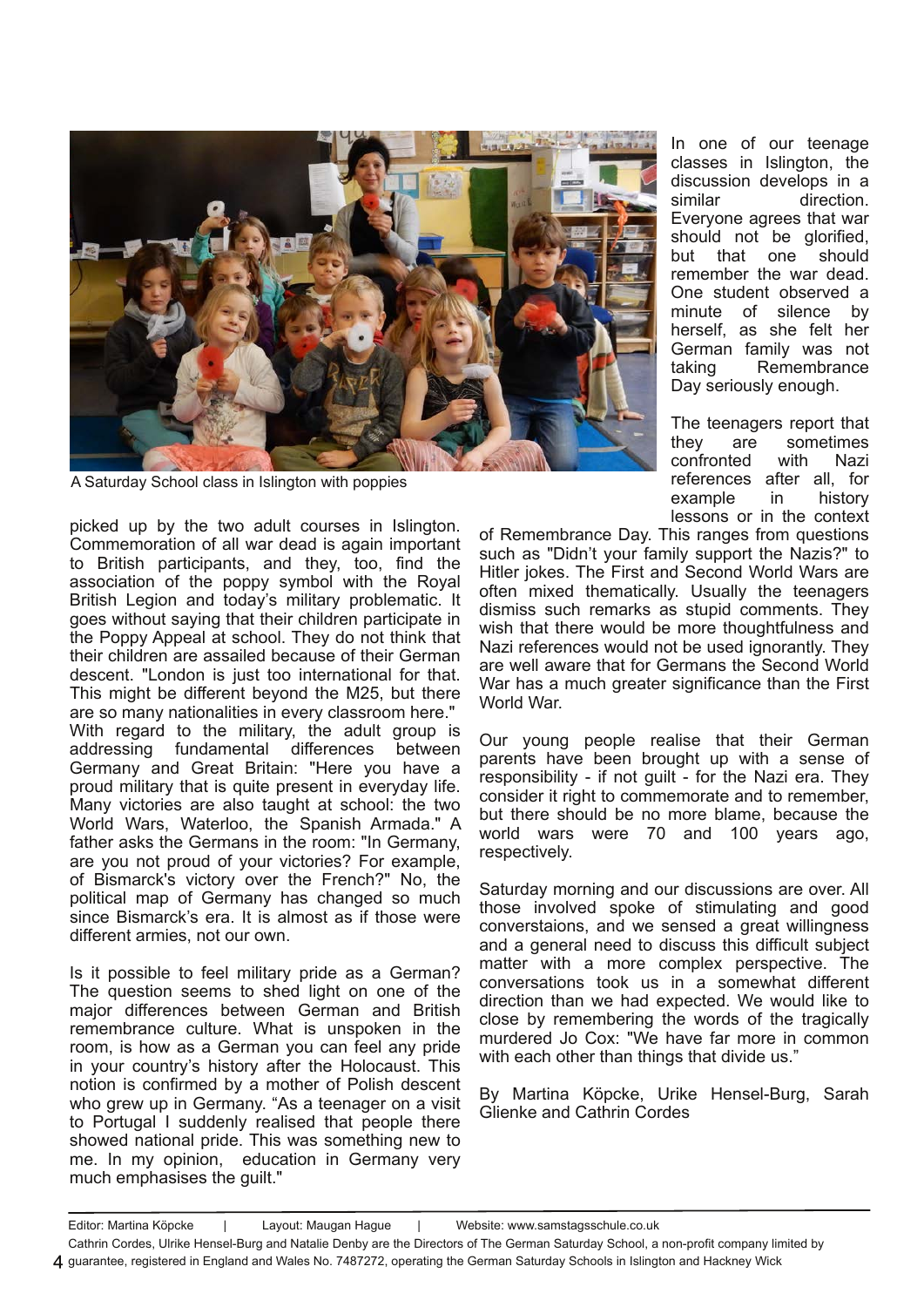### **Our Saturday School Curriculum** The concept behind our approach

Parents often ask about our curriculum and how we compile our Saturday School lessons. You are justifiably curious – we are in a somewhat unique position with our Saturday School lessons. We require children to arrive with a basic knowledge and understanding of German, which means they are not traditional foreign language learners. On the other hand, very few of them are true native speakers, with many different ability levels in between. We can therefore neither lean on a traditional German school curriculum, not even for our primary school age children, nor can we apply strategies for children who are being taught German as a foreign language. As a long-term goal we also have to keep in mind that we want our students to be able to take the recognised GCSE and A level exams when they are teenagers.

Over the past twenty years our teachers have developed our own bespoke Saturday School curriculum, which we compiled into a more formalised framework about two years ago. We wrote this curriculum for children up to the age of 12 years in consultation with teachers from the Saturday Schools in Islington and Hackney Wick. Particular attention was given to the advice of our long-standing GCSE and A level teachers in Islington to establish what is required of our students to successfully participate in our GCSE exam preparation from the age of 12.



Natalie, Veronika and their class of 7-year-olds in Islington: playfully working with a book for early readers

Our curriculum is intended solely as a guideline for our teachers, there are no set lesson plans or contents to be followed. We strongly feel the success of our Saturday School and the bilingual education we provide relies heavily on the autonomy of each teacher for designing their class plans, particularly in our younger classes. Our teachers have very different individual strengths, some combining creative backgrounds with longstanding experience of the unique challenges of bilingual language education. Classes can vary greatly from year to year as teachers adapt each of their classes to the level and needs of the participating children, but always ensuring that our

overreaching objectives are met.

We do not simply want to measure the success of our schools by the academic achievement of GCSE or A level exams. We want our children to enjoy the experience of Saturday School and support them to become as close to a native German speaker as possible. We aim to provide not just an environment of language learning but want to enhance cultural awareness and openness in our multi-cultural environment. The formal exams are a further bonus, not a necessity.

Our overall objectives are:

- Speaking and understanding German
- Reading and writing in German
	- German grammar
- German culture and friendships both inside and outside of the classroom
- Enjoyment of the German language and German speaking cultures

These objectives are implemented as appropriate in each year group, gradually introducing reading, writing and grammar while never losing focus on the importance of speaking and understanding.

As most parents are probably aware, our youngest classes are modelled on the German kindergarten. Singing, crafts, playing games and interactive story reading are the main focus in the children's first year with us. Through all these activities, we aim to strengthen and extend their German vocabulary and increase their confidence in using the language.

As it is not generally recommended to learn how to read and write in two languages simultaneously, the focus is on pre-literacy and social aspects to help the children get settled into our Saturday School environments. This continues into the next two years.

When the children are confident and secure in their English reading and writing, we move on to introducing German letter sounds and sound combinations. This generally – but not necessarily happens when the children are about 6 years old and in their third year with us, bearing in mind that our classes are mixed by age and ability, depending on each child's unique language proficiency. Experience has shown that sometimes it makes sense to start a bit sooner, sometimes a bit later.

Once the concept of reading in English has been understood, the majority of children in our schools learn how to read in German with ease. Just as the children have been taught English language letter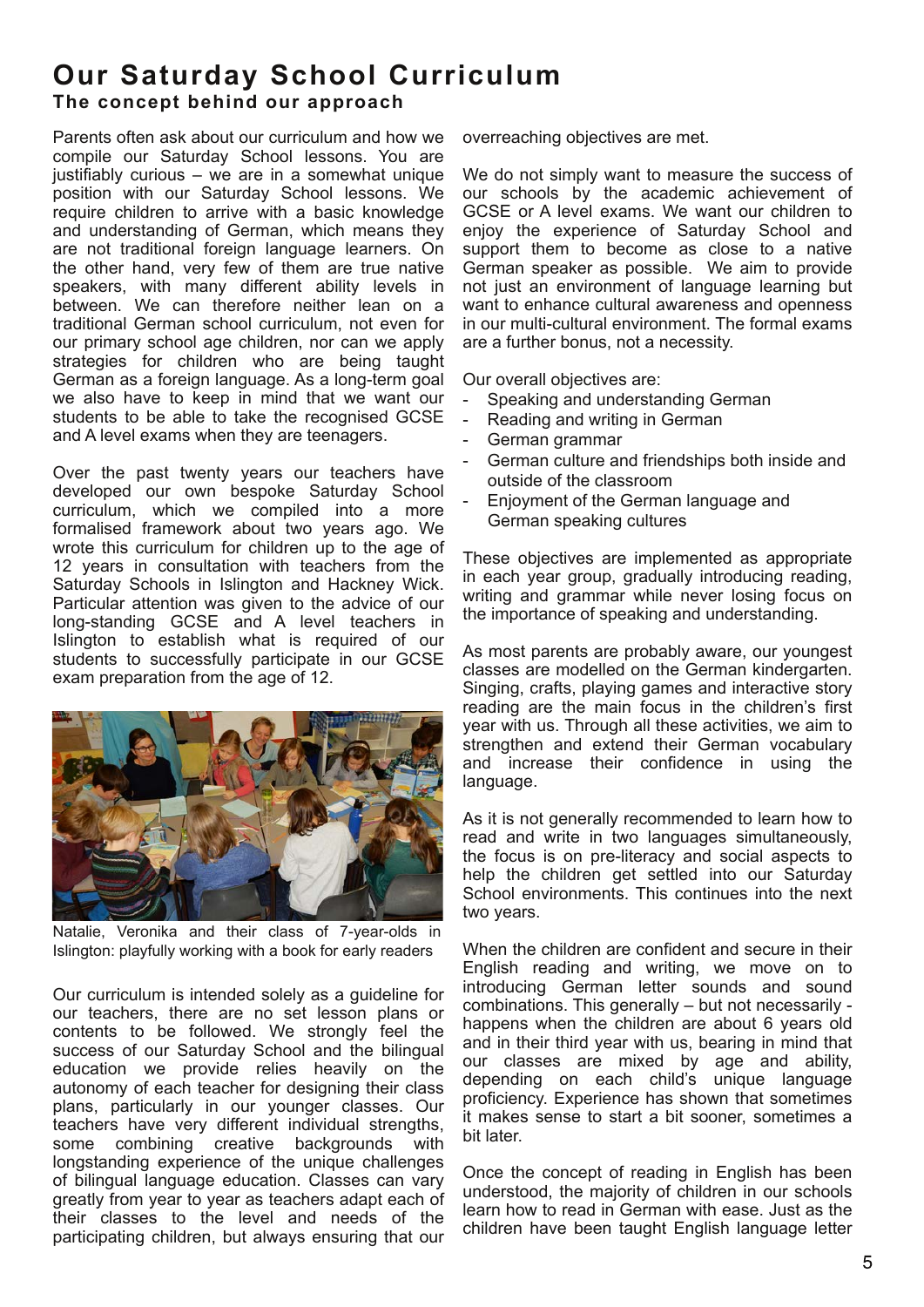

sound combinations in their primary schools, we teach the sound combinations unique to the German language - for example the German vowel sounds, the "Umlaute", and sound combinations such as sch, ch or st. As the overall concept of blending letters is understood at this stage, regular exposure and repetition in spoken and written form of the sounds and their blends is mostly sufficient. Jana and the 5 to 6 year-olds in Hackney reading a picture book

Considerable exposure to spoken language and opportunities to expand vocabulary benefit the process enormously. Vocabulary enrichment - from basic topics such as numbers, colours, calendar or family to more advanced topics such as<br>professions or emotions - and speaking professions or emotions - and opportunities therefore always form the backbone for all our classes. Unfortunately two hours per week during term time are not sufficient to meet these goals and we rely on the enthusiasm and commitment of our families to provide a language rich environment at home at all times.

Along with reading, the children practise their writing in German. The more opportunities children have to engage with German texts, the easier it is for them to retain the letter combinations and spellings unique to German and different from English, reading by themselves or with others. Simply copying German texts as a first step familiarises the children with correct spellings before attempting their own writing.

they have acquired the necessary German reading skills from about 9 years of age and before they start focusing on the GCSE exams from about 11. The British school curriculum for German as a foreign language does not have time and space for this.

Selecting a class novel can be a challenge as it needs to appeal to all the

children in a class and match their reading age as well as their social and emotional maturity. We have had great success with books such as "Kreuzberg 007", "Die Vorstadtkrokodile", "Rico, Oscar und die Tieferschatten" and for older children "Als Hitler das rosa Kaninchen stahl" or "Das Austauschkind". Such books not only enhance the children's language abilities but also provide a form of cultural immersion.

Parallel to reading and writing, speaking opportunities and vocabulary enhancement, we introduce grammatical concepts. These are basic concepts in the early classes, such as articles, plurals or simple conjugation of verbs that are aided by spoken repetition. In the middle years, when children are able to absorb more abstract concepts, more and more difficult grammar topics are introduced, such as further tenses or declinations.

In all the classes, for both the older and the younger children, we aim to keep class content flexible and meaningful to include the children's interests and preferences as well as allowing our teachers to apply their special strengths. Projects and creative learning, fun and games, all contribute to the children's enjoyment of our classes and ultimately of the German language, culture and part of their identities.

As the classes progress, the children practise their German reading and writing, being introduced to ever more complex texts, starting with picture books in the youngest classes and advancing through children's and teenage fiction up to the required A level literature. At Saturday School we<br>have the unique have the unique advantage to encourage the children to read in German in our so-called  $\kappa$  "middle years" – once



Our GCSE class in Islington during a group exercise in the school hall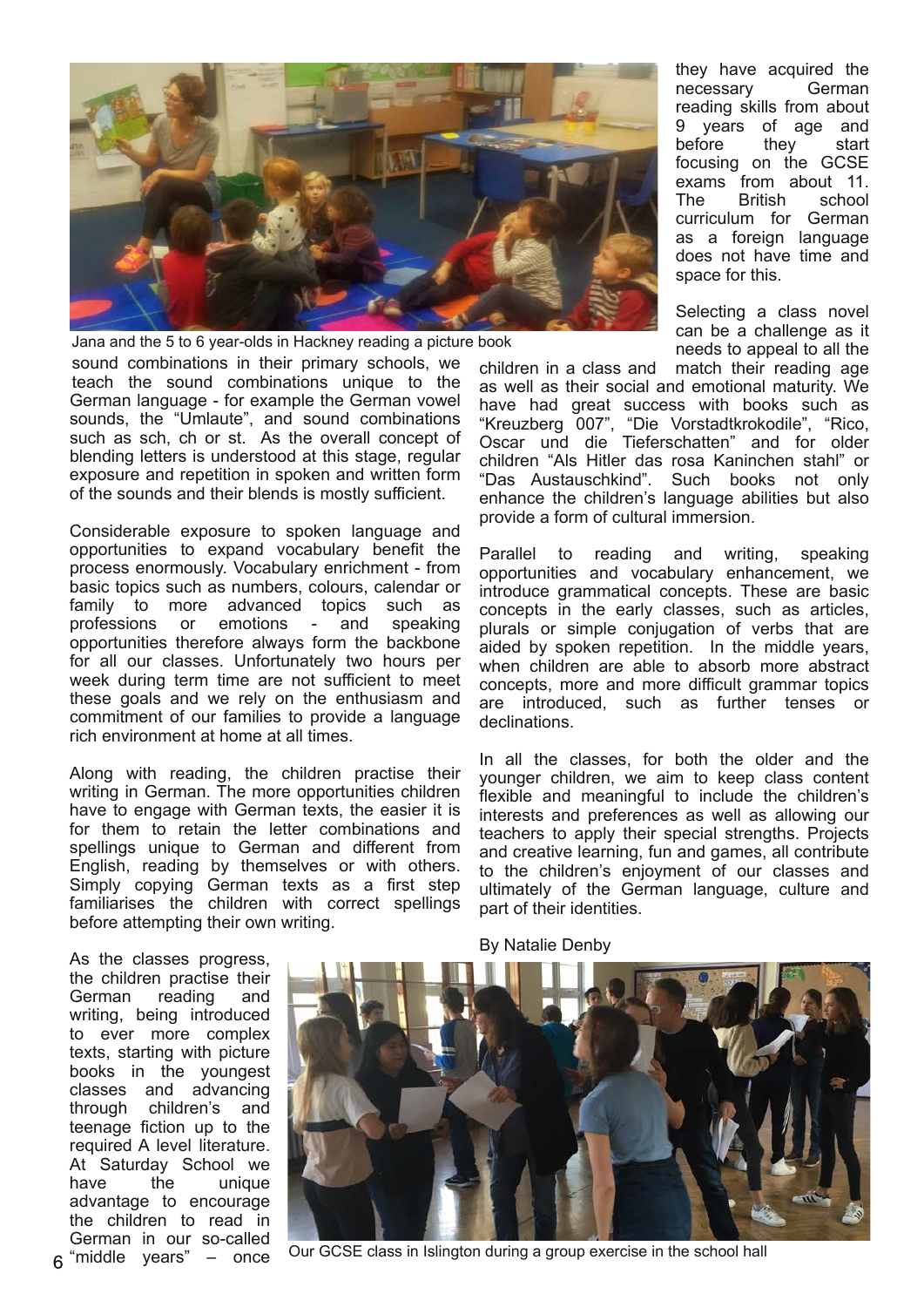# **"La terne, La terne" On the Tradition of Lantern Walks**

Finding dates for our lantern walks was not an easy task this year. 11 November is the actual St. Martin's Day and would be the ideal date. But this Sunday is Arsenal match day in Islington, and the day of the First World War Centenary celebrations. The lantern tradition is a solemn enough affair, so we go ahead with the lantern walk in Hackney. In Islington we decide to go for 4 November, although the date is just after Halloween and coincides with the many fireworks parties for Guy Fawkes Day on 5 November, and we are very concerned that not enough families will participate.



Traditional lantern and St. Martin's songs at the meeting point in Highbury Fields in Islington

St. Martin's Day is a tradition based on the eponymous saint and is also considered a day of charity and willingness to help others. Martin of Tours was an officer in the Roman Empire in the 4th century. Riding through the Roman province of Gaul, he met a freezing beggar who was dressed in rags. Martin used his sword to divide his own coat and gave one half to the beggar. Later Martin was ordained a priest and became Bishop of Tours in France. However, even as a monk he continued to live in poverty. He died in November 397 and was buried on 11 November.

In the past, it was a religious practise to organise light processions at funerals, for example from the church to the burial place. But there might be another reason why the lantern parade is part of the St. Martin's Day celebrations: At the beginning of November, the field work was finished and the harvest brought in. Farms had a lot of supplies and children went from house to house, singing and receiving treats and food by the landlords. They often used lights or lanterns to find their way in the dark. St. Martin's Day is celebrated in Germany, Austria, Switzerland and some regions of Scandinavia. In protestant regions, the date overlaps with the name day of the reformer Martin Luther, who was born on 10 November 1483.

Since the 19th century, the tradition of lantern walking, which is mainly practised in Germany, has developed around this date. Lantern walks are common throughout the autumn season in many regions and in different variations. They range from small kindergarten groups to lantern parades organised by parishes, clubs or other institutions, sometimes accompanied by a band or marching band. Children stroll through the streets with their lanterns and sing traditional lantern songs like "Ich geh mit meiner Laterne", the St-Martin song or "Laterne, Laterne". The largest St. Martin's parades with 4,000 to 6,000 participants take place in North Rhine-Westphalia.

Of course, this custom is also part of our Saturday school calendar. In Islington, we have been meeting up for over 20 years, always on a Sunday in November. In the early years, we moved from house to house through a small street in Highbury and afterwards gathered at one family's home for mulled wine. As the school grew, we walked through Finsbury Park and ended the evening in a pizzeria, but it too quickly became too small for us. Finally, we started meeting up for our lantern walk at Highbury Fields and walked towards the school. We now finish off in the school hall and have the pizzas delivered. One year, the pizzeria just couldn't keep up with the size of our order anymore and we started to split the order between two pizza suppliers.

We are very lucky that musician and former<br>Saturdav school teacher Martina Schwarz school teacher Martina Schwarz accompanies the parade with her accordion and plays the traditional lantern songs. The colourful painted and decorated lanterns, usually with traditional translucent paper, are created by the children in their classes on a Saturday morning. We have to order the translucent paper and customary electronic glow sticks from Germany in advance. In the past, real candles were used.



Lantern making stars in our beginners' class in Islington with Ania